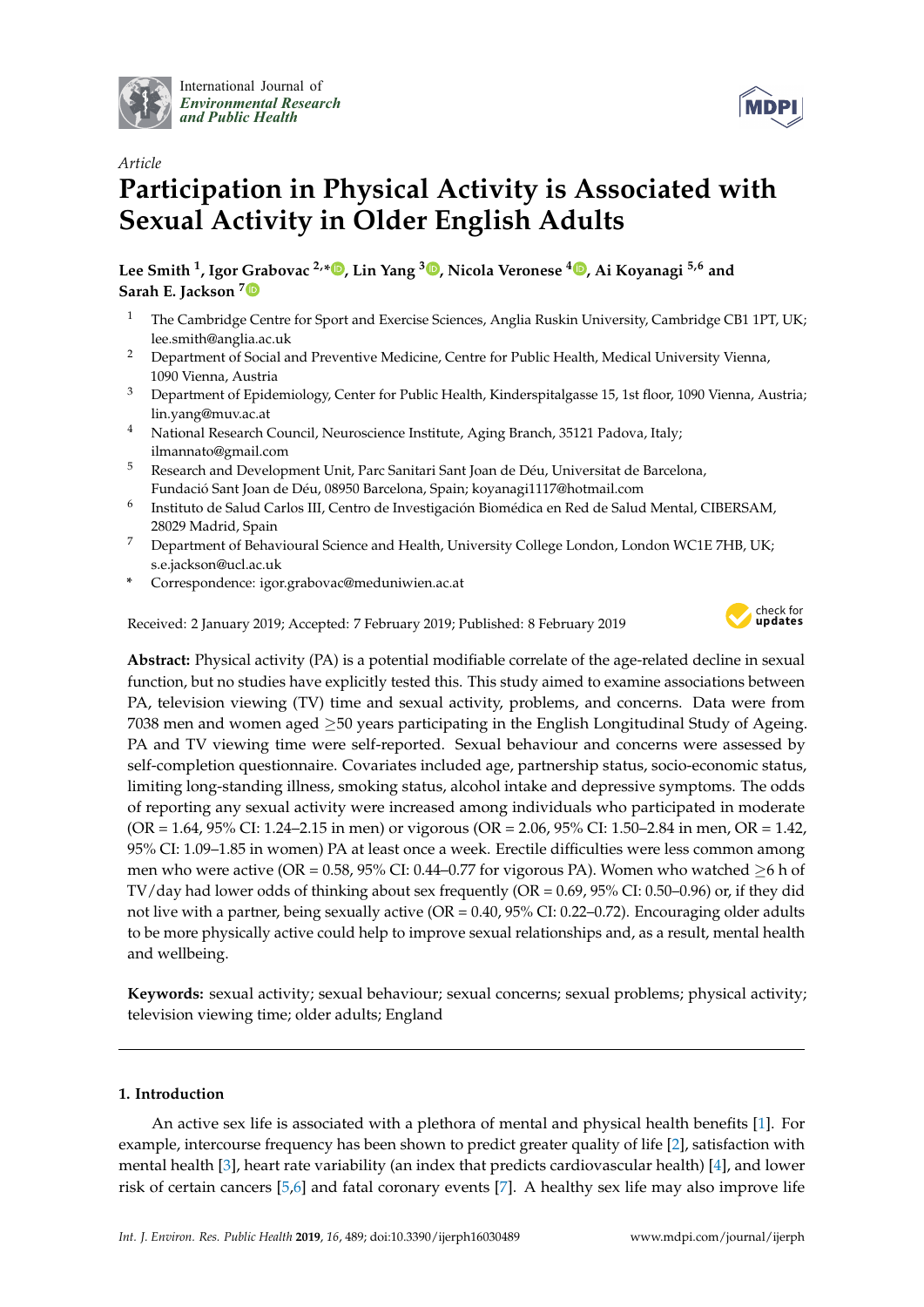expectancy; in a study with a 25-year follow-up, greater frequency of sexual intercourse was associated with a lower annual death rate in men, and enjoyment of intercourse predicted lower mortality among women [\[8\]](#page-11-7).

It is important to note that a decline in sexual activity has been found to be associated with psychophysiological factors. For example, a recent narrative review concluded that patients with erectile dysfunction are at increased risk of coronary heart disease (CHD) morbidity and/or mortality, as well as all-cause mortality [\[9\]](#page-11-8). This may be explained by the fact that vascular factors are a risk factor for erectile dysfunction as well as CHD. A recent meta-analysis also reported a high prevalence of erectile dysfunction among men with diabetes [\[10\]](#page-11-9). Erectile difficulties may also be caused by psychological factors relating to pre-diagnostic cancer symptoms, for example, stress, anxiety or depression [\[11\]](#page-11-10). It is plausible to assume that erectile dysfunction is associated with a decline in sexual activity, or at least intercourse. Finally, diminished pelvic blood flow secondary to aortoiliac or atherosclerotic disease leads to vaginal wall and clitoral smooth muscle fibrosis. This can ultimately result in symptoms of vaginal dryness and dyspareunia [\[12\]](#page-11-11), which may result in a decrease in sexual desire.

Importantly, as people age, their risk of mental and physical health complications increases [\[13,](#page-11-12)[14\]](#page-11-13) and sexual activity declines. In a recent study of 3005 US middle-aged and older adults, the prevalence of any sexual activity was 73% among participants aged 57 to 64 years, 53% among those aged 65 to 74 years, and 26% among those aged 75 to 85 years [\[15\]](#page-11-14). In addition, the prevalence of sexual problems has been shown to increase with age. For example, globally it is estimated that by the time a man is in his 40s, he has about a 40% chance of having some form of erectile dysfunction, and this prevalence increases by around 10% per decade thereafter [\[16\]](#page-11-15). While less research has been carried out in women, the literature suggests that undiagnosed or untreated sexual problems, or both, can lead to or occur with depression or social withdrawal in middle or older aged men (40–70 years) [\[17](#page-12-0)[,18\]](#page-12-1). Given the documented mental and physical health benefits of sexual activity across genders [\[19\]](#page-12-2), it is important to identify modifiable correlates that may help prevent a decline in sexual activity in older adults and reduce sexual problems in this age group.

One potential modifiable correlate is physical activity (PA). The rate of physical activity energy expenditure per unit time is commonly referred to as activity intensity. The rate of energy expenditure ranges from behaviours with very low energy expenditure, such as sleep, to vigorous activities with high energy expenditure, such as sprinting. This range is known as the energy expenditure continuum. Physical activity is the broad label that encompasses all movement of at least light intensity, and extends to movement of moderate and vigorous intensity. Regular and sustained participation in PA has been shown to be associated with higher levels of self-efficacy and physical functioning in older adults [\[20\]](#page-12-3). It is reasonable to assume that an increase in self-efficacy and physical function in older adults will facilitate greater sexual activity. Importantly, in men, regular and sustained physical activity—particularly aerobic exercise with moderate-to-vigorous intensity—has been shown to be associated with a lower prevalence of erectile dysfunction [\[21\]](#page-12-4), a common problem in older adults. It is likely that less erectile dysfunction in older adults will lead to a more active sex life.

At the other end of the energy expenditure continuum is sedentary behaviour. Sedentary behaviour is defined as any waking behaviour characterized by an energy expenditure ≤1.5 metabolic equivalents (METs) while in a sitting, reclining or lying posture [\[22\]](#page-12-5). Excessive sedentary time ( $\geq 6$  h a day) has been shown to have an opposite influence on physical and mental health independent of physical activity. That is, it is associated with poorer mental health outcomes and worse physical health [\[23](#page-12-6)[–25\]](#page-12-7). It is thus reasonable to assume that excessive sedentary time may be associated with less sexual activity and greater sexual problems. Television viewing (TV) time is a common proxy used for total sitting time and has been shown to be associated with a plethora of health outcomes (e.g., see [\[26](#page-12-8)[–29\]](#page-12-9)).

Therefore, the aim of the present study was to examine associations between physical activity, TV viewing time and sexual activity, problems, and concerns in a representative sample of older English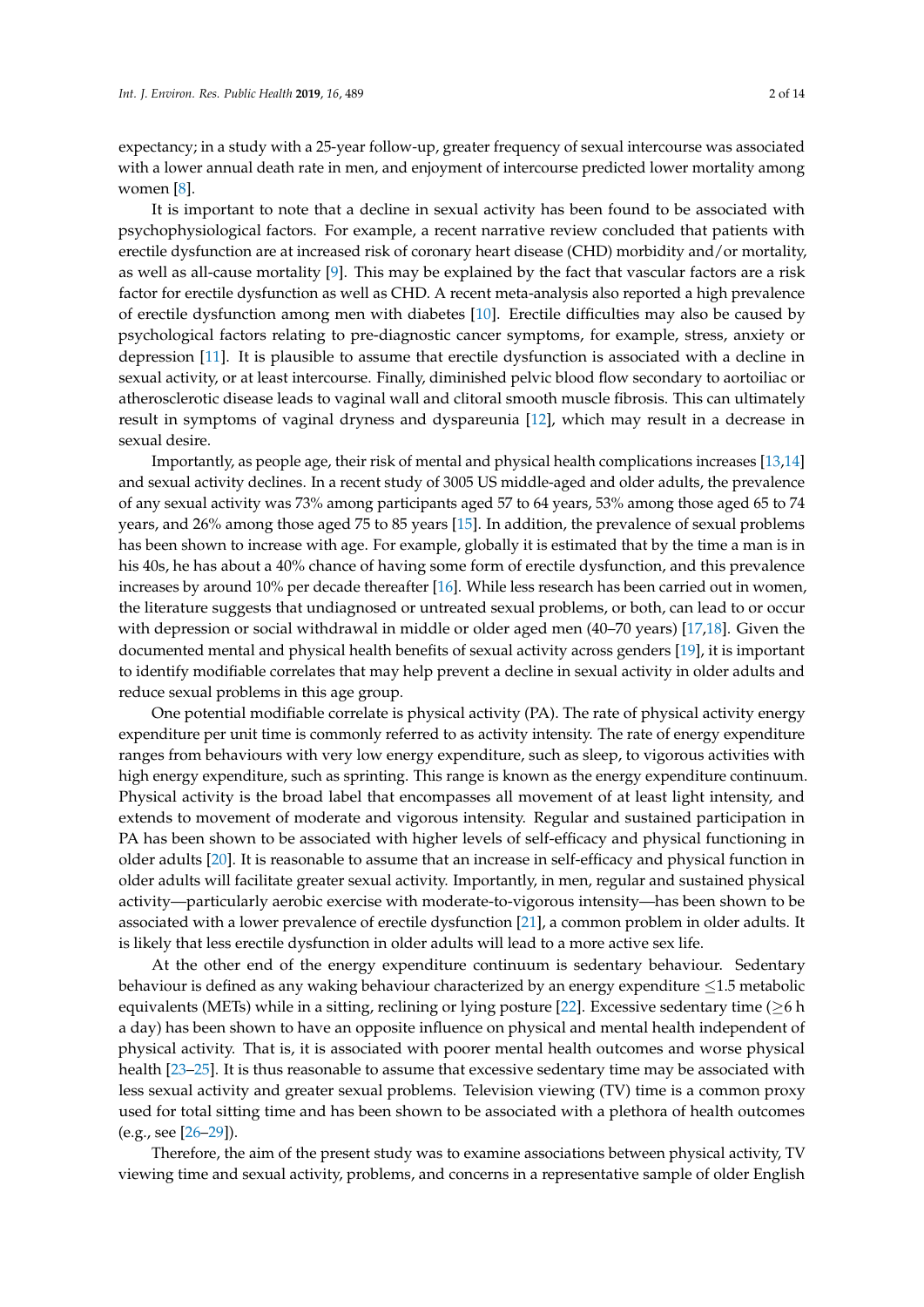adults. We hypothesized that higher levels of physical activity and lower levels of TV viewing time would be associated with higher levels of sexual activity, and fewer problems and concerns.

#### **2. Methods**

### *2.1. Study Population*

Data were drawn from the English Longitudinal Study of Ageing (ELSA), a longitudinal panel study of ageing, health, and wellbeing among men and women aged  $\geq$ 50 years living in private households in England [\[30\]](#page-12-10). The Sexual Relationships and Activities Questionnaire (SRA-Q) was administered as a self-completion measure in wave 6 (2012/13) and was returned by 7079 participants (67% of those eligible). Our analyses use these data in addition to data on physical activity, TV viewing time and sociodemographic and health-related covariates also assessed in wave 6. We excluded 40 individuals who failed to state whether or not they had been sexually active over the last year, and one who had missing data on physical activity, leaving a final analytical sample of 7038 men and women. All participants gave their informed consent for inclusion before they participated in the study. The study was conducted in accordance with the Declaration of Helsinki, and the protocol was approved by the London Multi-Centre Research Ethics Committee.

## *2.2. Measurement of Exposures*

Physical activity was assessed with three items that asked participants how often they took part in vigorous, moderate and low-intensity activities (more than once a week, once a week, 1–3 times a month, hardly ever/never) [\[31\]](#page-12-11). Physical activity was further categorised into three categories, as previously described [\[32\]](#page-12-12): inactive (no moderate/vigorous activity on a weekly basis), moderate activity at least once a week, and vigorous activity at least once a week.

TV viewing time was assessed with two questions about TV viewing: "How many hours of television do you watch on an ordinary day or evening, that is, Monday to Friday?" and "How many hours of television do you normally watch in total over the weekend, that is, Saturday and Sunday?" Average daily time spent watching TV was calculated as [(weekday TV time  $\times$  5) + (weekend TV time)]/7]. Daily TV time was categorised into four groups  $\left\langle \langle 2 \, h / \text{day} \rangle \right\rangle$  to  $\langle 4 \, h / \text{day} \rangle$ ; 4 to  $\langle 6 \, h / \text{day} \rangle$ ;  $≥ 6 h/day$  [\[33\]](#page-12-13).

### *2.3. Measurement of Outcomes*

For outcomes measurement we used the SRA-Q, for which more information is available elsewhere [\[34\]](#page-12-14). The SRA-Q was derived from previously validated measures with modifications to ensure comparability with the National Social Life, Health and Aging Study in the USA [\[35\]](#page-12-15) and with the National Survey of Sexual Attitudes and Lifestyles in the UK [\[36\]](#page-13-0). It captures a wide range of information on attitudes to sex, frequency of sexual activities and behaviours, problems with sexual activities and function, concerns and worries about sexual activities and sexual function, and sexual satisfaction. The male and female versions of the SRA-Q are available online at [http://www.elsa-project.ac.uk/documentation.](http://www.elsa-project.ac.uk/documentation) Participants completed the questionnaire in private and returned it in a sealed envelope. Details of the items presented in this report are provided in the online supplementary material. For the purposes of our study, we specifically looked into the frequency of sexual activity, namely, frequent (defined as  $\geq$  2 times per month) sexual intercourse, frequent kissing, petting and fondling, as well as combined. Given the differences in questions aimed at men and women in SRA-Q, we stratified the sample based on gender and provide results for men and women separately.

#### *2.4. Measurement of Potential Confounders*

All potential confounders were selected *a priori* on the basis that they were likely to be related both to level of physical activity and sexual outcomes. Demographic information collected included age,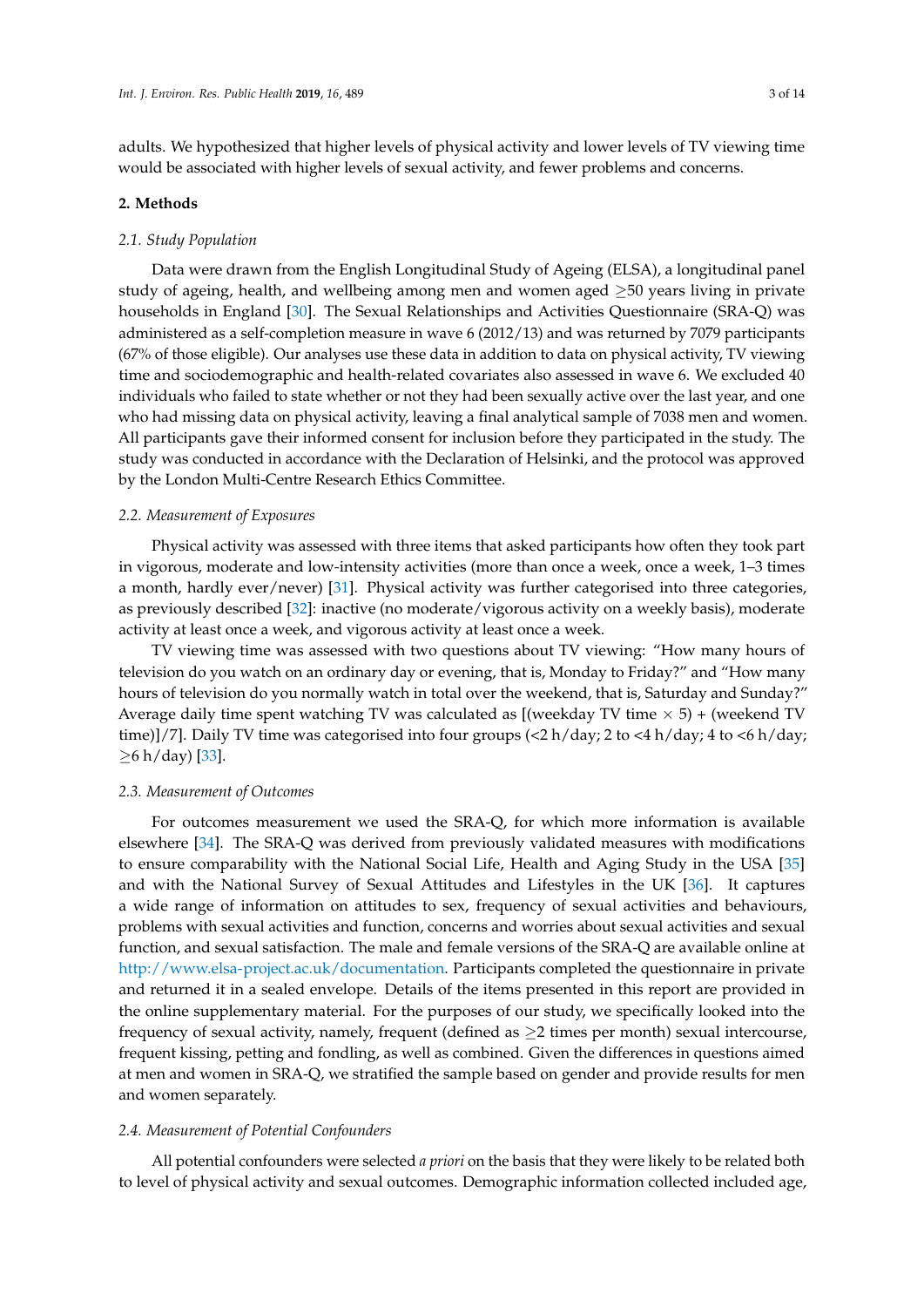gender, and partnership status (married/cohabiting, separated/divorced, widowed, or single/never married). Socio-economic status was based on household non-pension wealth, because it has been identified as particularly relevant to health outcomes in this age group [\[37\]](#page-13-1), categorised into quintiles across all ELSA participants who took part in wave 6. Health-related questions included self-reported limiting long-standing illness (defined as any long-standing illness, disability or infirmity that limits activities in any way), current smoking status (smoker or non-smoker) and frequency of alcohol intake, categorised as never/rarely (never—once or twice a year), regularly (once every couple of months—twice a week), or frequently (3 days a week—almost every day) [\[34\]](#page-12-14). Depressive symptoms were assessed using the 8-item Centre of Epidemiological Studies Depression (CES-D) scale, which is highly validated for use in older adults [\[38\]](#page-13-2).

## *2.5. Statistical Analysis*

Analyses were performed using IBM SPSS Statistics 22. Data were weighted to correct for sampling probabilities and for differential non-response and to calibrate back to the 2011 National Census population distributions for age and sex. The weights accounted for the differential probability of being included in wave 6 of ELSA and for non-response to the SRA-Q. Details can be found at [http://doc.ukdataservice.ac.uk/doc/5050/mrdoc/pdf/5050\\_elsa\\_w6\\_technical\\_report\\_v1.pdf.](http://doc.ukdataservice.ac.uk/doc/5050/mrdoc/pdf/5050_elsa_w6_technical_report_v1.pdf)

We used logistic regression to analyse associations between level of physical activity and TV viewing time with sexual activities and concerns, with age, partnership status, wealth, limiting long-standing illness, smoking status, alcohol intake and depressive symptoms as covariates. Separate analyses were carried out on men and women, with variables relating to the frequency of sexual activity carried out in the full sample and separately for participants who reported living/not living with a partner. The results are presented as age-adjusted percentages and adjusted odds ratios (ORs), with 95% confidence intervals (CIs). For analyses of physical activity, the inactive group was the reference category. For analyses of TV viewing time, <2 h/day was the reference category.

## *2.6. Patient Involvement*

No patients were involved in setting the research question or the outcome measures, nor were they involved in the design and implementation of the study. There are no plans to involve patients in dissemination.

## **3. Results**

There were 3112 men and 3926 women in the study. Characteristics of the male and female samples are shown in Table [1.](#page-4-0)

|                       | Men $(n = 3112)$ | Women $(n = 3926)$ |
|-----------------------|------------------|--------------------|
| Age (mean [SD] years) | 64.37 (9.82)     | 65.29 (10.15)      |
| Partner status        |                  |                    |
| Married/cohabiting    | 73.2             | 59.5               |
| Separated/divorced    | 11.2             | 15.5               |
| Widowed               | 6.9              | 19.1               |
| Single/never married  | 8.7              | 5.9                |
| Wealth quintile       |                  |                    |
| 1 (poorest)           | 17.4             | 20.7               |
| 2                     | 19.1             | 20.8               |
| 3                     | 19.6             | 21.0               |
| $\overline{4}$        | 22.3             | 19.2               |
| 5 (richest)           | 21.6             | 18.4               |
|                       |                  |                    |

**Table 1.** Sample characteristics.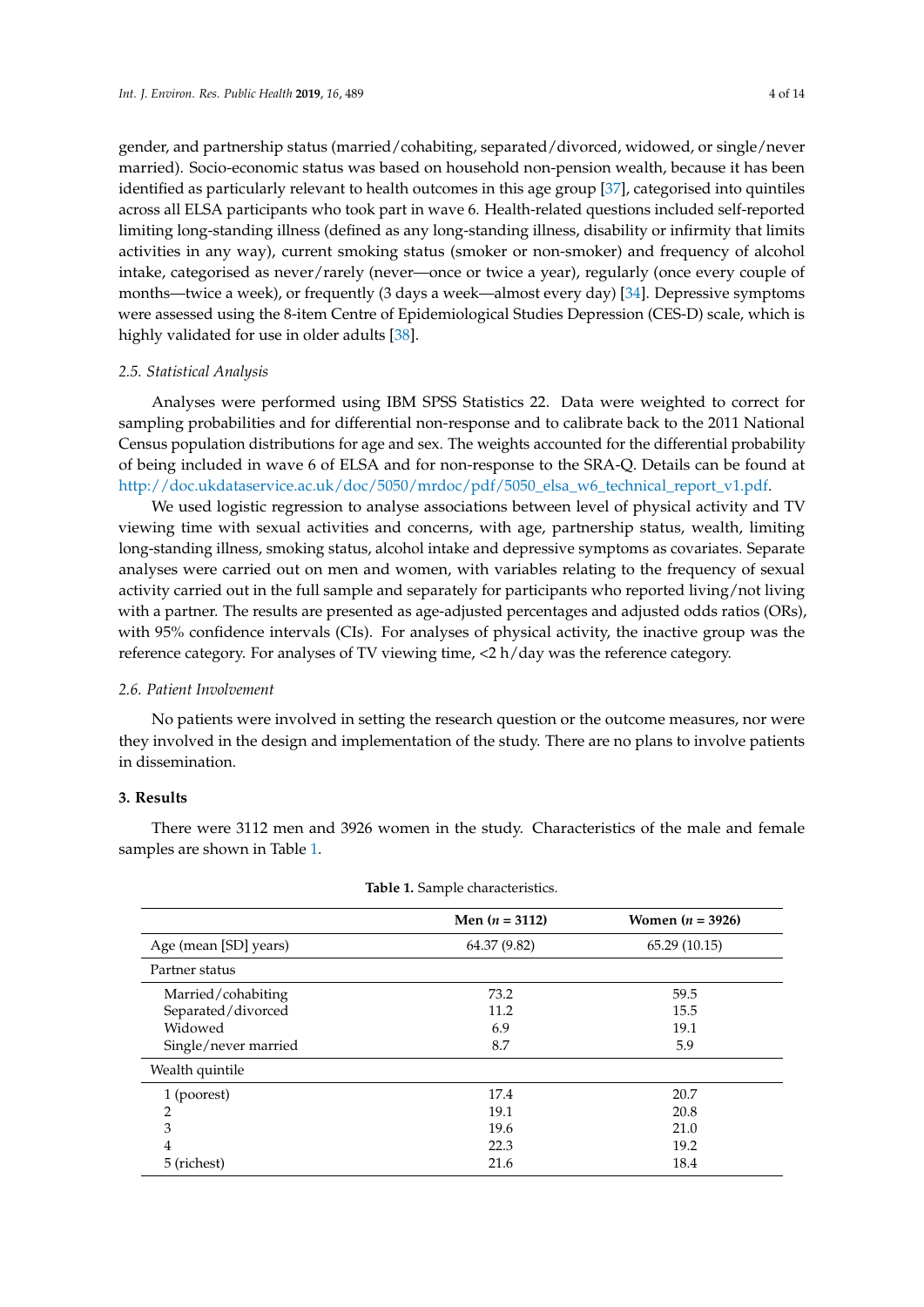<span id="page-4-0"></span>

|                                        | Men $(n = 3112)$ | Women $(n = 3926)$ |
|----------------------------------------|------------------|--------------------|
| Limiting long-standing illness         |                  |                    |
| Yes                                    | 31.8             | 36.6               |
| No                                     | 68.2             | 63.4               |
| Smoking status                         |                  |                    |
| Smoker                                 | 14.5             | 13.5               |
| Non-smoker                             | 85.5             | 86.5               |
| Alcohol intake <sup>1</sup>            |                  |                    |
| Never/rarely                           | 16.1             | 30.6               |
| Regularly                              | 41.7             | 43.1               |
| Frequently                             | 42.2             | 26.3               |
| Depressive symptoms (mean [SD])        | 1.15(1.82)       | 1.59(2.03)         |
| Physical activity                      |                  |                    |
| Inactive                               | 20.2             | 27.0               |
| Moderately active at least once a week | 43.1             | 46.8               |
| Vigorously active at least once a week | 36.7             | 26.1               |
| TV viewing time                        |                  |                    |
| $<$ 2 h/day                            | 13.6             | 10.3               |
| 2 < 4 h/day                            | 32.8             | 28.1               |
| 4 < 6 h/day                            | 26.4             | 27.9               |
| $\geq 6 \text{ h/day}$                 | 27.3             | 33.7               |

**Table 1.** *Cont*.

Values are percentages unless otherwise stated. All figures are weighted for sampling probabilities and differential non-response. SD = standard deviation. <sup>1</sup> Never/rarely = never—once or twice a year; regularly = once every couple of months—twice a week; and frequently = 3 days a week—almost every day.

#### *3.1. Sexual Activity and Physical Activity*

The majority of men (77.7%) and women (53.8%) were sexually active, defined as reporting any sexual activity (including vaginal, anal or oral intercourse or other sexual activities such as kissing, petting or fondling) within the last year. However, fewer men who were inactive (64.6%) than who were moderately (79.5%) or vigorously active (83.4%) reported any sexual activity over the past year (Table [2\)](#page-5-0). After adjustment for covariates, moderate PA at least once a week was independently associated with a 64% (95% CI: 24%–115%) increase in the odds of reporting any sexual activity, and vigorous PA at least once a week was associated with a 106% (95% CI: 50%–184%) increase. A similar pattern was seen in women, with those who were inactive (43.6%) less likely to report sexual activity than those who were moderately (56.5%) or vigorously active (65.4%) over the past year (Table [3\)](#page-6-0). In women, vigorous PA at least once a week was associated with a 42% (95% CI: 9%–85%) increase in the odds of reporting sexual activity. The difference between inactivity and moderate PA engagement in women was only significant in those not living with a partner. Physical activity was independently associated with higher rates of thinking about sex in women (OR = 1.37, 95% CI: 1.10–1.72 moderate PA, OR = 1.80, 95% CI: 1.39–2.35 vigorous PA) compared to those inactive, but not in men.

Among sexually active men, we observed no differences in the frequency of sexual activity by level of physical activity. Among sexually active women, there was no association between physical activity and the frequency of sexual intercourse, but women who were moderately active had reduced odds of reporting frequent kissing, petting or fondling (OR = 0.58, 95% CI: 0.42–0.80) relative to those who were inactive (Table [3\)](#page-6-0).

Erectile difficulties were more common among inactive men (51.3%) compared with those who were moderately (40.8%) and vigorously active (33.0%). After adjusting for covariates, vigorous PA at least once a week was independently associated with a 42% (95% CI: 33%–66%) reduction in the odds of erectile difficulties. Difficulty becoming sexually aroused was more common among inactive women (35.4%) compared with those who were moderately (32.5%) and vigorously active (29.2%), but differences were not significant.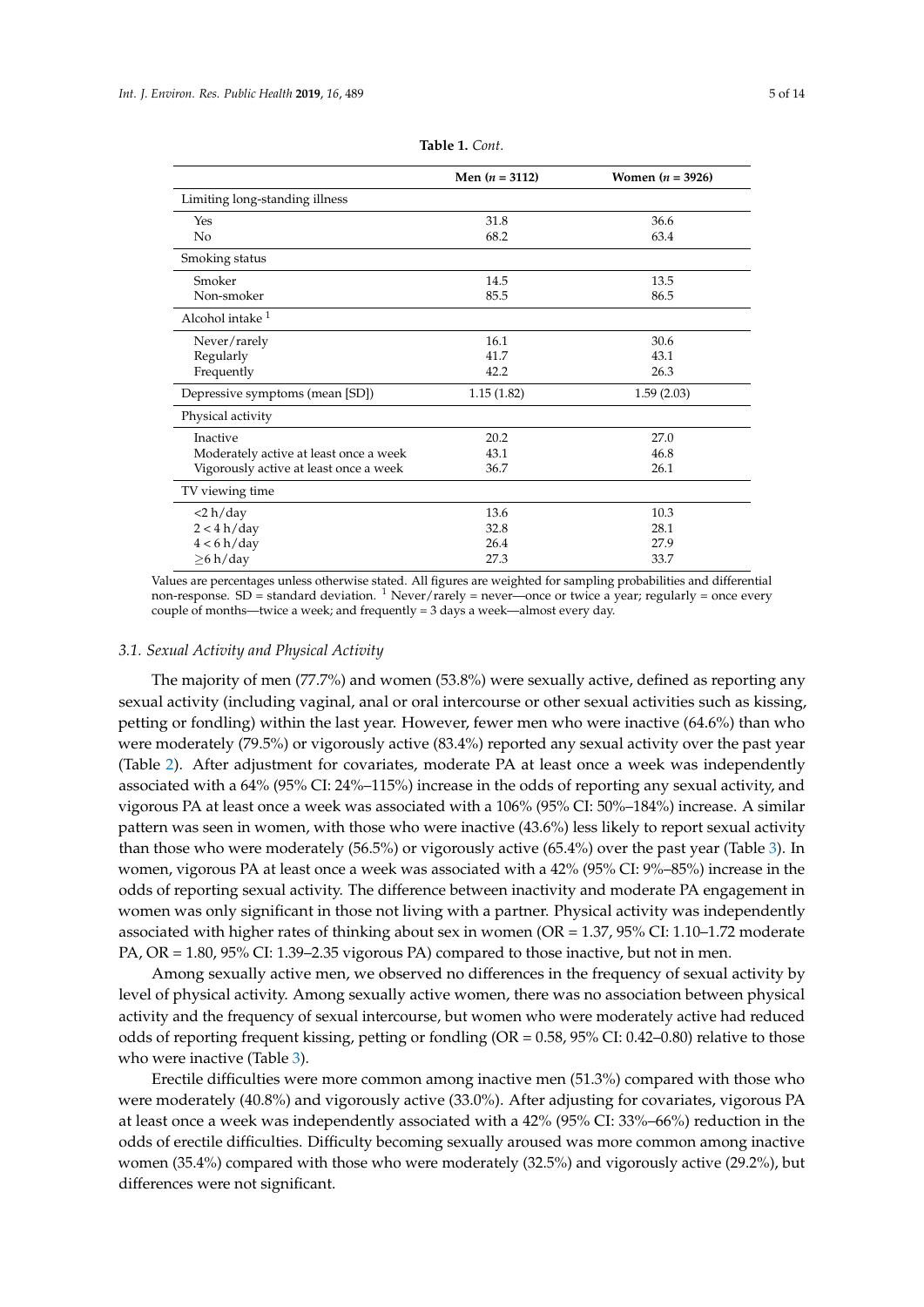|                                                       |              | <b>Age-Adjusted Percentages</b>         | Adjusted OR [95% CI]                    |                        |                        |  |
|-------------------------------------------------------|--------------|-----------------------------------------|-----------------------------------------|------------------------|------------------------|--|
|                                                       | (1) Inactive | (2) Moderate PA at Least<br>Once a Week | (3) Vigorous PA at Least<br>Once a Week | $(2)$ vs. $(1)$        | $(3)$ vs. $(1)$        |  |
| Sexual activity and behaviour                         |              |                                         |                                         |                        |                        |  |
| Any sexual activity in the past year                  |              |                                         |                                         |                        |                        |  |
| A11                                                   | 64.6         | 79.5                                    | 83.4                                    | $1.64$ [1.24-2.15] *** | 2.06 [1.50-2.84] ***   |  |
| Living with a partner                                 | 67.5         | 82.1                                    | 84.8                                    | $1.90$ [1.36-2.65] *** | 2.32 [1.60-3.37] ***   |  |
| Not living with a partner                             | 58.0         | 69.5                                    | 77.7                                    | 1.22 [0.76-1.97]       | 1.74 [0.90-3.36]       |  |
| Thinking about sex frequently                         | 72.5         | 81.7                                    | 83.5                                    | $1.12$ [0.84-1.48]     | 1.10 [0.79-1.52]       |  |
| Frequent <sup>1</sup> sexual intercourse <sup>+</sup> |              |                                         |                                         |                        |                        |  |
| All                                                   | 40.7         | 46.4                                    | 52.2                                    | $0.97$ [0.73-1.29]     | $1.09$ [0.81-1.47]     |  |
| Living with a partner                                 | 47.6         | 50.1                                    | 52.8                                    | $0.92$ [0.66-1.28]     | $0.94$ [0.67-1.32]     |  |
| Not living with a partner                             | 26.0         | 28.6                                    | 49.3                                    | $0.84$ [0.47-1.52]     | 1.66 [0.88-3.13]       |  |
| Frequent $1$ kissing, petting, or fondling $\dagger$  |              |                                         |                                         |                        |                        |  |
| All                                                   | 53.2         | 63.1                                    | 68.2                                    | 1.13 [0.86-1.49]       | 1.31 [0.98-1.75]       |  |
| Living with a partner                                 | 64.1         | 68.2                                    | 70.7                                    | $1.00$ [0.72-1.40]     | 1.12 [0.79-1.59]       |  |
| Not living with a partner                             | 28.7         | 39.5                                    | 55.2                                    | 1.23 [0.70-2.17]       | 1.67 [0.89-3.13]       |  |
| <b>Sexual function</b>                                |              |                                         |                                         |                        |                        |  |
| Erectile difficulties                                 | 51.3         | 40.8                                    | 33.0                                    | $0.80$ [0.62-1.04]     | $0.58$ [0.44-0.77] *** |  |
| Difficulty achieving orgasm $\ddagger$                | 17.8         | 14.7                                    | 11.1                                    | $0.99$ [0.61-1.58]     | $0.72$ [0.43-1.20]     |  |
| Sexual health concerns and satisfaction               |              |                                         |                                         |                        |                        |  |
| Concerned about                                       |              |                                         |                                         |                        |                        |  |
| Level of sexual desire                                | 17.1         | 16.2                                    | 12.5                                    | 1.16 [0.75-1.78]       | $0.95$ [0.60-1.50]     |  |
| Frequency of sexual activities +                      | 10.3         | 13.8                                    | 11.9                                    | 1.79 [1.07-2.99] *     | 1.72 [1.00-2.94] *     |  |
| Ability to have an erection                           | 20.2         | 14.6                                    | 11.9                                    | $0.94$ [0.61-1.44]     | $0.82$ [0.52-1.30]     |  |
| Orgasmic experience $\ddagger$                        | 14.6         | 11.2                                    | 9.2                                     | $0.91$ [0.54-1.51]     | $0.75$ [0.43-1.29]     |  |
| Dissatisfied with overall sexual activity ¥           | 17.5         | 20.4                                    | 20.8                                    | 1.49 [0.94-2.36]       | $1.64$ [1.02-2.65] *   |  |

**Table 2.** Sexual activities, functioning and concerns in relation to physical activity—men.

<span id="page-5-0"></span> $1 \geq 2$  times per month. † In participants reporting any sexual activity in the past year. ‡ In participants reporting any sexual activity in the past month. ¥ In participants reporting any sexual activity with a partner in the past 3 months. OR odds ratio; CI confidence interval. Odds ratios are adjusted for age, wealth quintile, limiting long-standing illness, smoking status, alcohol, intake and depressive symptoms. \*  $p < 0.05$ , \*\*\*  $p < 0.001$ . All analyses are weighted for sampling probabilities and differential non-responses.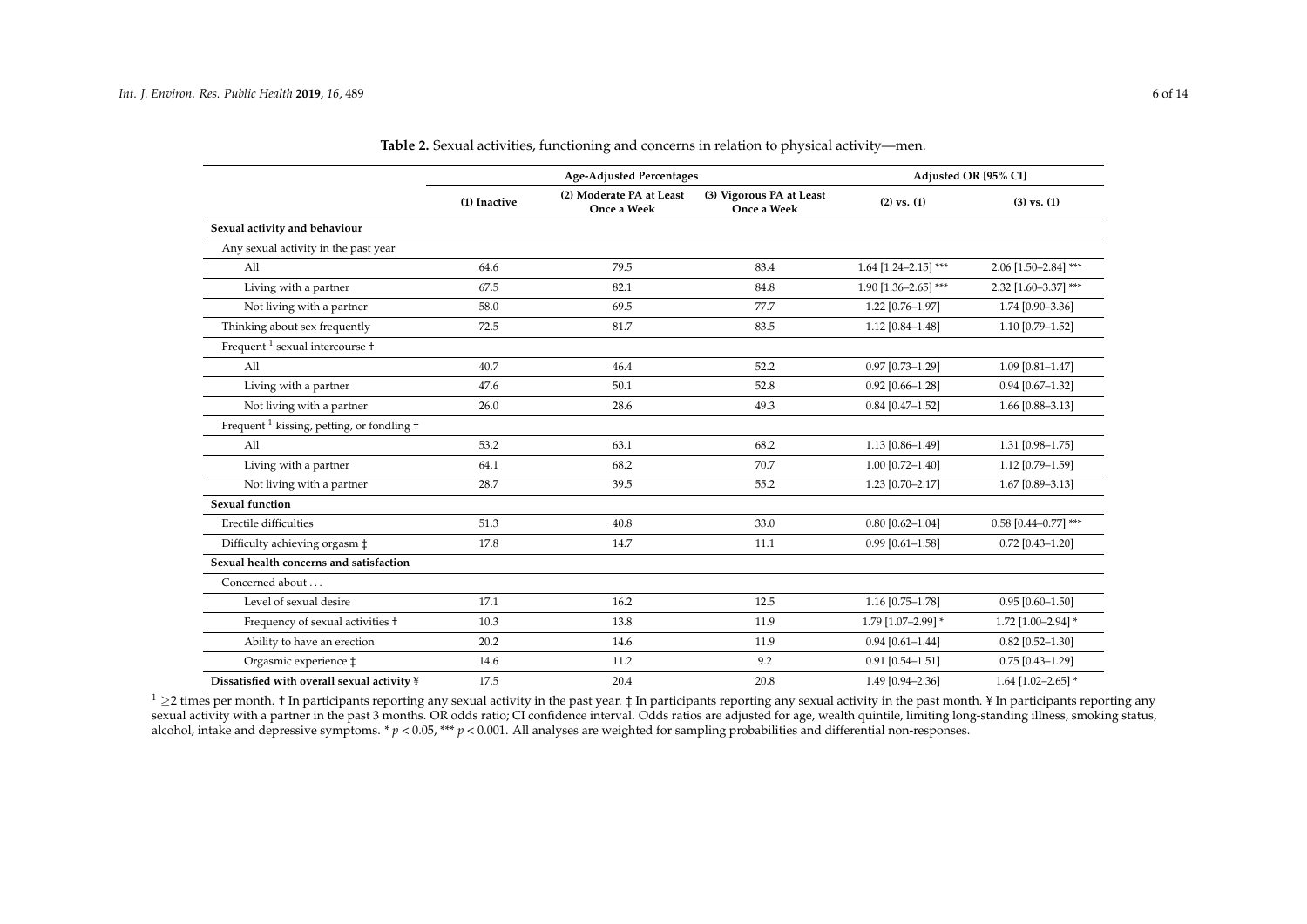|                                                 |              | Age-Adjusted percentages                |                                         | Adjusted OR [95% CI]  |                      |  |
|-------------------------------------------------|--------------|-----------------------------------------|-----------------------------------------|-----------------------|----------------------|--|
|                                                 | (1) Inactive | (2) Moderate PA at Least<br>Once a Week | (3) Vigorous PA at Least<br>Once a Week | $(2)$ vs. $(1)$       | $(3)$ vs. $(1)$      |  |
| Sexual activity and behaviour                   |              |                                         |                                         |                       |                      |  |
| Any sexual activity in the past year            |              |                                         |                                         |                       |                      |  |
| All                                             | 43.6         | 56.5                                    | 65.4                                    | 1.21 [0.97-1.52]      | $1.42$ [1.09-1.85] * |  |
| Living with a partner                           | 61.6         | 72.0                                    | 75.3                                    | 1.19 [0.90-1.57]      | $1.15$ [0.82-0.62]   |  |
| Not living with a partner                       | 16.7         | 25.4                                    | 41.5                                    | 1.77 [1.12-2.79] *    | 3.33 [1.98-5.60] *** |  |
| Thinking about sex frequently                   | 36.8         | 47.4                                    | 57.3                                    | $1.37$ [1.10-1.72] ** | 1.80 [1.39-2.35] *** |  |
| Frequent sexual intercourset                    |              |                                         |                                         |                       |                      |  |
| All                                             | 45.0         | 48.7                                    | 53.8                                    | $0.88$ [0.65-1.19]    | 1.03 [0.75-1.43]     |  |
| Living with a partner                           | 48.9         | 51.0                                    | 56.1                                    | $0.89$ [0.64-1.23]    | 1.03 [0.72-1.48]     |  |
| Not living with a partner                       | 24.1         | 36.4                                    | 41.6                                    | 1.35 [0.56-3.23]      | 1.82 [0.73-4.51]     |  |
| Frequent kissing, petting, or fondling +        |              |                                         |                                         |                       |                      |  |
| A11                                             | 69.3         | 64.3                                    | 71.6                                    | $0.58$ [0.42-0.80] ** | $0.75$ [0.52-1.07]   |  |
| Living with a partner                           | 75.5         | 69.2                                    | 75.1                                    | $0.60$ [0.42-0.87] ** | $0.72$ [0.48-1.09]   |  |
| Not living with a partner                       | 35.6         | 37.2                                    | 52.8                                    | $0.76$ [0.34-1.71]    | 1.70 [0.73-3.95]     |  |
| <b>Sexual function</b>                          |              |                                         |                                         |                       |                      |  |
| Difficulty becoming sexually aroused $\ddagger$ | 35.4         | 32.5                                    | 29.2                                    | 1.02 [0.70-1.49]      | $0.85$ [0.56-1.28]   |  |
| Difficulty achieving orgasm ‡                   | 30.1         | 27.5                                    | 28.4                                    | $0.98$ [0.67-1.44]    | $1.13$ [0.74-1.71]   |  |
| Sexual health concerns and satisfaction         |              |                                         |                                         |                       |                      |  |
| Concerned about                                 |              |                                         |                                         |                       |                      |  |
| Level of sexual desire                          | 10.1         | 10.9                                    | 12.1                                    | 1.63 [0.92-2.88]      | 2.09 [1.14-3.82] *   |  |
| Frequency of sexual activities +                | 7.5          | 6.7                                     | 9.9                                     | 1.12 [0.59-2.13]      | 1.91 [0.99-3.68]     |  |
| Ability to become sexually aroused $\ddagger$   | 9.5          | 7.0                                     | 7.3                                     | $0.98$ [0.52-1.82]    | $0.95$ [0.47-1.90]   |  |
| Orgasmic experience $\ddagger$                  | 8.6          | 6.4                                     | 7.9                                     | 1.16 [0.59-2.27]      | 1.49 [0.72-3.06]     |  |
| Dissatisfied with overall sexual activity ¥     | 9.7          | 12.8                                    | 12.5                                    | 1.63 [0.90-2.94]      | 1.78 [0.95-3.34]     |  |

**Table 3.** Sexual activities, functioning and concerns in relation to physical activity—women.

<span id="page-6-0"></span>† In participants reporting any sexual activity in the past year. ‡ In participants reporting any sexual activity in the past month. ¥ In participants reporting any sexual activity with a partner in the past 3 months. OR odds ratio; CI confidence interval. Odds ratios are adjusted for age, wealth quintile, limiting long-standing illness, smoking status, alcohol intake, and depressive symptoms. All analyses are weighted for sampling probabilities and differential non-responses. \* *p* < 0.05, \*\* *p* < 0.01, \*\*\* *p* < 0.001.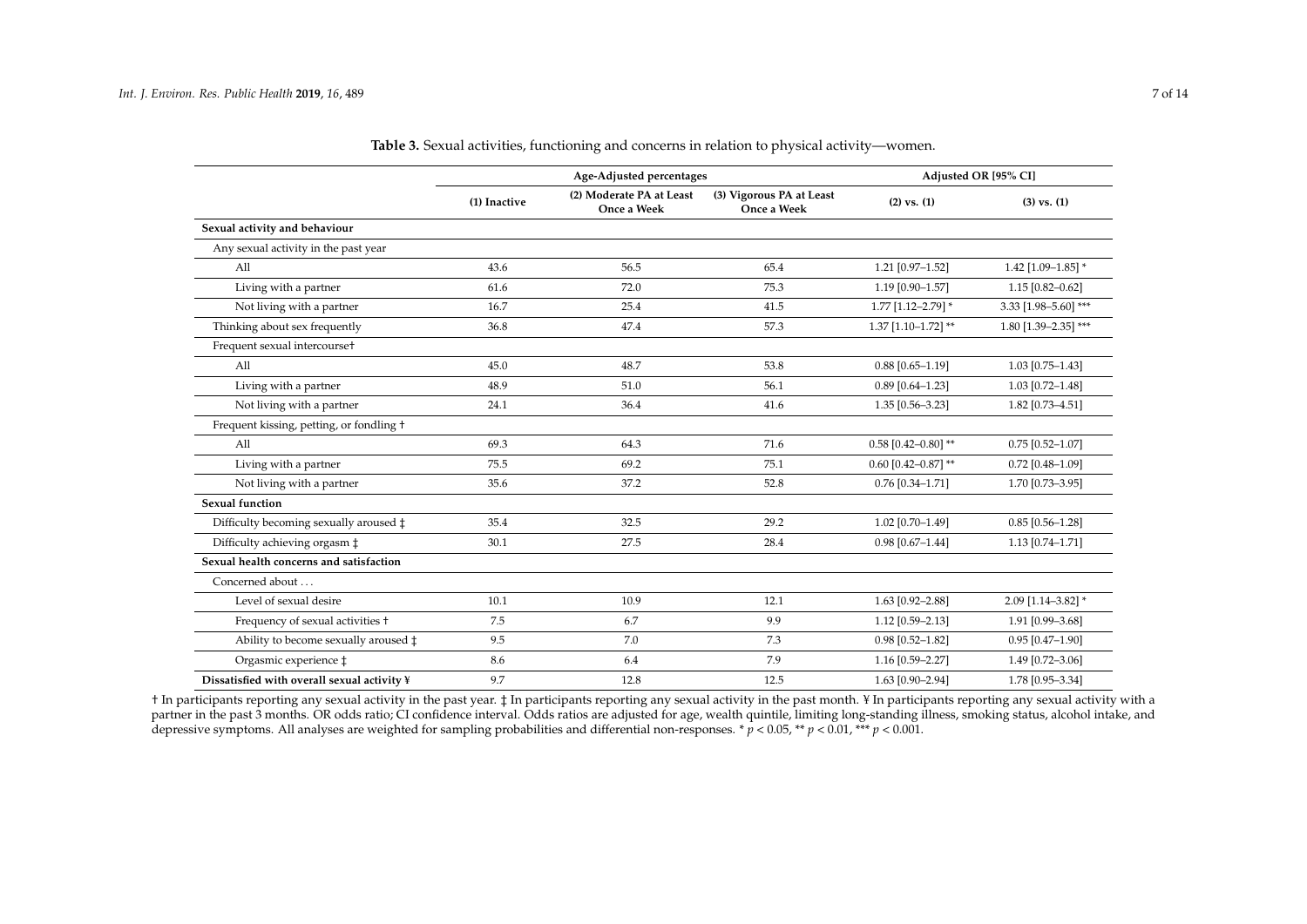#### *3.2. Sexual Concerns and Physical Activity*

There were no significant differences by level of physical activity in concerns about ability to become sexually aroused or have an erection or orgasmic experience. However, men who were moderately (OR = 1.79, 95% CI: 1.07–2.99) or vigorously active (OR = 1.72, 95% CI: 1.00–2.94) were more likely to cite concerns about the frequency of sexual activities (Table [2\)](#page-5-0), and women who were vigorously active were more concerned about their level of sexual desire (OR = 2.09, 95% CI: 1.14–3.82) (Table [3\)](#page-6-0). Men who were vigorously active were more likely to report dissatisfaction with their overall sexual activity (OR = 1.64, 95% CI: 1.02–2.65).

## *3.3. Sexual Activity and TV Viewing Time*

Men who watched between 2 and 4 h of TV a day had significantly higher odds of reporting any sexual activity (OR = 1.61, 95% CI: 1.08–2.41), thinking about sex frequently (OR = 1.75, 95% CI: 1.16–2.63) and frequent sexual intercourse (OR = 1.44, 95% CI: 1.08–1.93) than those who watched <2 h a day, although these differences were not observed for those who watched more than 4 h of TV a day (Table [4\)](#page-8-0). Men who watched more than 2 h of TV a day had increased odds of reporting frequent kissing, petting or fondling (≥6 h/day TV viewing, OR = 1.56, 95% CI: 1.13–2.17, *p* for trend = 0.030). Among women, TV viewing time was not significantly associated with sexual activity overall, although in those who were not living with a partner watching  $\geq$ 6 h of TV a day was associated with reduced odds of being sexually active (OR =  $0.40$ , 95% CI: 0.22–0.72) (Table [5\)](#page-9-0). Women who watched the most TV were also less likely to report thinking about sex frequently (OR = 0.69, 95% CI: 0.50–0.96). We observed no significant associations between TV viewing time and measures of sexual functioning in either men or women.

#### *3.4. Sexual Concerns and TV Viewing Time*

Among men, there was no significant association between TV viewing time and concerns about sexual activity or function, although men who watched  $\geq 6$  h of TV a day were significantly less likely to report dissatisfaction with their overall sexual activity ( $OR = 0.58$ ,  $95\%$  CI:  $0.35-0.97$ ) (Table [4\)](#page-8-0). However, women who watched more TV were significantly less concerned about their level of sexual desire (≥6 h/day TV viewing, OR = 0.44, 95% CI: 0.26–0.75, *p* for trend = 0.001) and orgasmic experience (≥6 h/day TV viewing, OR = 0.44, 95% CI: 0.22–0.87, *p* for trend = 0.013), and were slightly less dissatisfied with their sexual activity (Table [5\)](#page-9-0).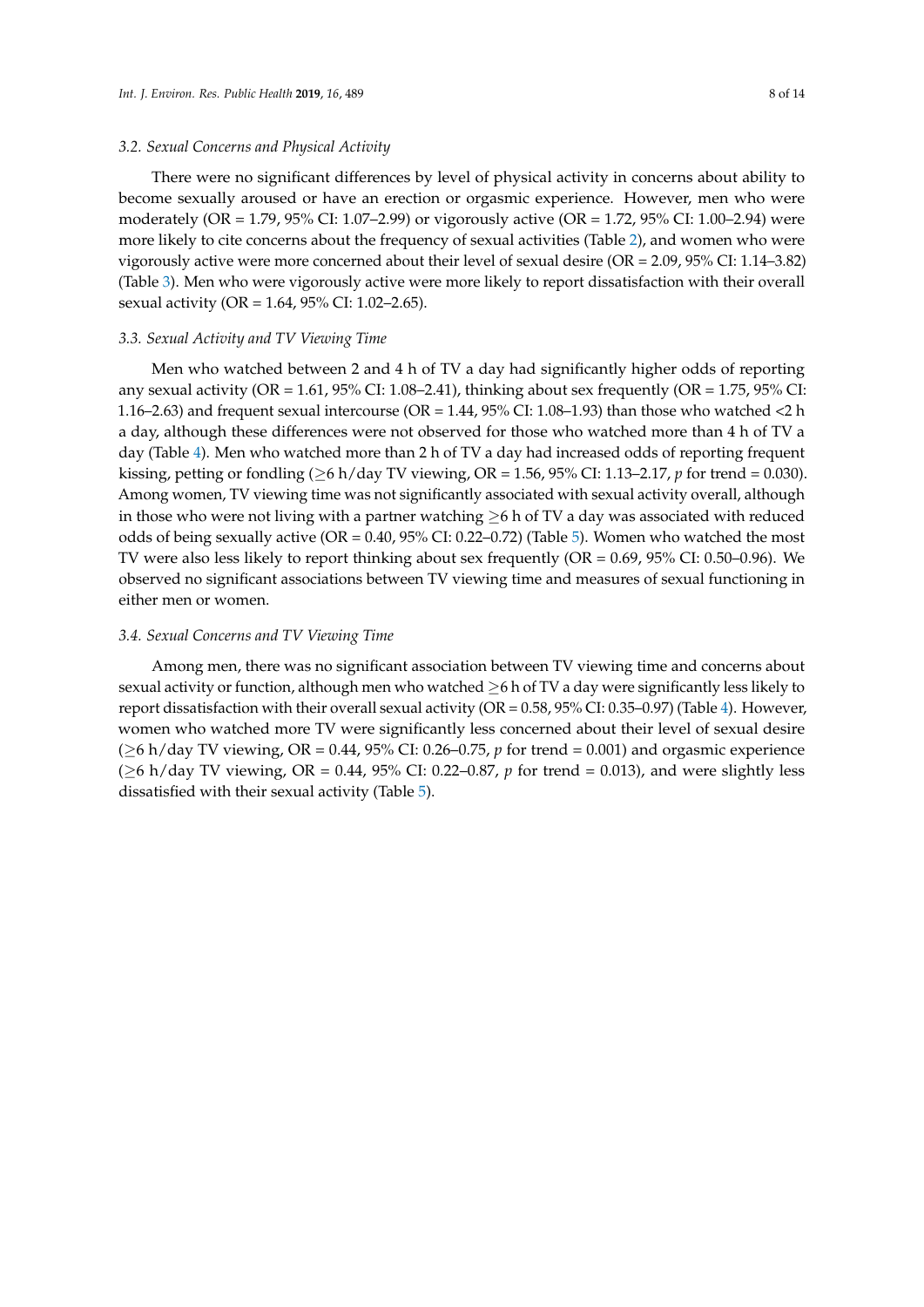|                                             | <b>Age-Adjusted Percentages</b> |                   |                   | Adjusted OR [95% CI] |                        |                       |                       |
|---------------------------------------------|---------------------------------|-------------------|-------------------|----------------------|------------------------|-----------------------|-----------------------|
|                                             | $(1)$ <2 h/day                  | $(2)$ 2 < 4 h/day | $(3)$ 4 < 6 h/day | $(4)$ >6 h/day       | $(2)$ vs. $(1)$        | $(3)$ vs. $(1)$       | $(4)$ vs. $(1)$       |
| Sexual activity and behaviour               |                                 |                   |                   |                      |                        |                       |                       |
| Any sexual activity in the past year        |                                 |                   |                   |                      |                        |                       |                       |
| All                                         | 77.6                            | 83.8              | 77.3              | 72.3                 | $1.61$ [1.08-2.41] *   | $1.02$ [0.69-1.51]    | $0.98$ [0.67-1.45]    |
| Living with a partner                       | 81.6                            | 85.5              | 78.9              | 75.9                 | 1.59 [0.97-2.59]       | $0.93$ [0.58-1.51]    | $0.95$ [0.59-1.55]    |
| Not living with a partner                   | 66.5                            | 76.1              | 70.9              | 61.6                 | 1.56 [0.76-3.16]       | $1.23$ [0.62-2.44]    | $1.02$ [0.53-1.96]    |
| Thinking about sex frequently               | 80.2                            | 86.4              | 79.7              | 74.5                 | $1.75$ [1.16-2.63] **  | $0.94$ [0.63-1.40]    | $0.87$ [0.59-1.29]    |
| Frequent sexual intercourset                |                                 |                   |                   |                      |                        |                       |                       |
| All                                         | 43.6                            | 53.7              | 47.4              | 42.4                 | $1.44$ [1.08-1.93] *   | $1.19$ [0.88-1.62]    | $1.12$ [0.81-1.55]    |
| Living with a partner                       | 46.9                            | 56.3              | 49.3              | 46.0                 | $1.45$ [1.04-2.01] *   | $1.07$ [0.76-1.51]    | $1.05$ [0.73-1.53]    |
| Not living with a partner                   | 31.9                            | 38.2              | 38.2              | 32.0                 | 1.00 [0.49-2.03]       | 1.39 [0.67-2.87]      | 1.34 [0.65-2.74]      |
| Frequent kissing, petting, or fondling +    |                                 |                   |                   |                      |                        |                       |                       |
| All                                         | 57.9                            | 68.0              | 64.1              | 60.6                 | $1.51$ [1.12-2.03] **  | $1.52$ [1.11-2.08] ** | $1.56$ [1.13-2.17] ** |
| Living with a partner                       | 63.5                            | 72.1              | 68.7              | 66.4                 | $1.43$ [1.02-2.00] *   | 1.35 [0.94-1.93]      | 1.34 [0.92-1.96]      |
| Not living with a partner                   | 38.4                            | 44.8              | 43.3              | 42.0                 | $1.12$ [0.56-2.25]     | $1.55$ [0.75-3.18]    | 2.00 [0.98-4.09]      |
| <b>Sexual function</b>                      |                                 |                   |                   |                      |                        |                       |                       |
| Erectile difficulties                       | 38.6                            | 35.2              | 41.1              | 45.0                 | $0.84$ [0.61-1.16]     | $1.04$ [0.75-1.44]    | $1.07$ [0.77-1.49]    |
| Difficulty achieving orgasm $\ddagger$      | 11.9                            | 13.4              | 14.1              | 14.0                 | $1.08 [0.62 - 1.91]$   | 1.06 [0.58-1.92]      | $0.99$ [0.53-1.83]    |
| Sexual health concerns and satisfaction     |                                 |                   |                   |                      |                        |                       |                       |
| Concerned about                             |                                 |                   |                   |                      |                        |                       |                       |
| Level of sexual desire                      | 14.3                            | 13.8              | 15.6              | 15.3                 | $0.77$ [0.49-1.21]     | $0.87$ [0.54-1.40]    | $0.73$ [0.44-1.19]    |
| Frequency of sexual activities +            | 13.8                            | 10.2              | 14.1              | 13.8                 | $0.69$ [0.43-1.11]     | $0.97$ [0.59-1.60]    | $0.84$ [0.50-1.41]    |
| Ability to have an erection                 | 12.6                            | 12.0              | 15.5              | 17.3                 | $0.76$ [0.46-1.25]     | $1.02$ [0.60-1.71]    | $0.94$ [0.55-1.61]    |
| Orgasmic experience $\ddagger$              | 10.5                            | 9.3               | 12.0              | 11.9                 | $0.71$ $[0.41 - 1.25]$ | $0.97$ [0.54-1.74]    | $0.85$ [0.46-1.57]    |
| Dissatisfied with overall sexual activity ¥ | 20.7                            | 19.7              | 25.5              | 14.5                 | $0.85$ [0.56-1.30]     | 1.24 [0.79-1.93]      | $0.58$ [0.35-0.97] *  |

**Table 4.** Sexual activities, functioning and concerns in relation to hours of daily TV viewing—men.

<span id="page-8-0"></span>† In participants reporting any sexual activity in the past year. ‡ In participants reporting any sexual activity in the past month. ¥In participants reporting any sexual activity with a partner in the past 3 months. OR odds ratio; CI confidence interval. Odds ratios are adjusted for age, wealth quintile, limiting long-standing illness, smoking status, alcohol intake, and depressive symptoms. All analyses are weighted for sampling probabilities and differential non-responses.\* *p* < 0.05, \*\* *p* < 0.01.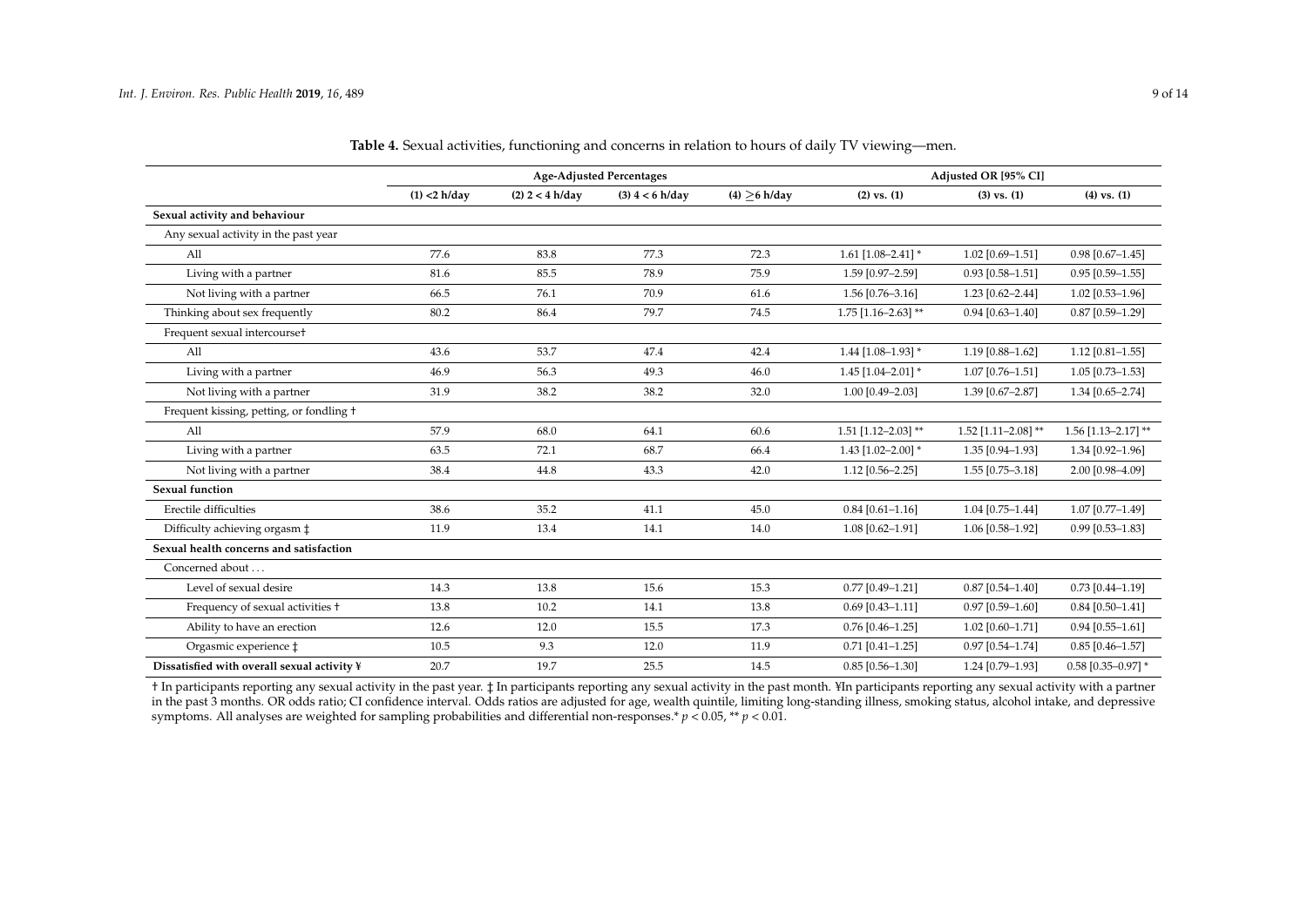|                                                 | <b>Age-Adjusted Percentages</b> |                   |                   | Adjusted OR [95% CI] |                        |                       |                        |
|-------------------------------------------------|---------------------------------|-------------------|-------------------|----------------------|------------------------|-----------------------|------------------------|
|                                                 | $(1)$ <2 h/day                  | $(2)$ 2 < 4 h/day | $(3)$ 4 < 6 h/day | $(4) \geq 6$ h/day   | $(2)$ vs. $(1)$        | $(3)$ vs. $(1)$       | $(4)$ vs. $(1)$        |
| Sexual activity and behaviour                   |                                 |                   |                   |                      |                        |                       |                        |
| Any sexual activity in the past year            |                                 |                   |                   |                      |                        |                       |                        |
| All                                             | 58.9                            | 62.1              | 57.8              | 47.3                 | $0.96$ [0.68-1.35]     | 1.01 [0.72-1.43]      | $0.75$ [0.53-1.05]     |
| Living with a partner                           | 72.5                            | 77.0              | 70.8              | 64.3                 | 1.15 [0.74-1.79]       | $0.93$ [0.60-1.44]    | $0.74$ [0.48-1.15]     |
| Not living with a partner                       | 34.1                            | 28.2              | 30.0              | 18.2                 | $0.57$ [0.32-1.03]     | $0.83$ [0.46-1.49]    | $0.40$ [0.22-0.72] **  |
| Thinking about sex frequently                   | 51.9                            | 54.0              | 49.9              | 38.4                 | 1.09 [0.79-1.52]       | $1.05$ [0.75-1.46]    | $0.69$ [0.50-0.96] *   |
| Frequent sexual intercourset                    |                                 |                   |                   |                      |                        |                       |                        |
| All                                             | 55.1                            | 51.6              | 48.4              | 47.0                 | $0.94$ [0.66-1.34]     | $0.79$ [0.55-1.15]    | $0.83$ [0.58-1.21]     |
| Living with a partner                           | 57.7                            | 53.2              | 51.2              | 50.5                 | $0.84$ [0.57-1.26]     | $0.76$ [0.50-1.15]    | $0.80$ [0.52-1.21]     |
| Not living with a partner                       | 43.6                            | 40.7              | 35.3              | 28.0                 | 1.08 [0.46-2.52]       | $0.74$ [0.31-1.77]    | $0.53$ [0.21-1.37]     |
| Frequent kissing, petting, or fondling +        |                                 |                   |                   |                      |                        |                       |                        |
| A11                                             | 70.2                            | 73.0              | 64.5              | 63.3                 | $1.09$ [0.74-1.61]     | $0.70$ [0.47-1.04]    | $0.82$ [0.55-1.22]     |
| Living with a partner                           | 75.5                            | 77.7              | 69.4              | 67.2                 | $0.98$ [0.61-1.57]     | $0.60$ [0.38-0.98] *  | $0.63$ [0.39-1.02]     |
| Not living with a partner                       | 48.1                            | 42.9              | 40.6              | 40.7                 | $0.75$ [0.33-1.72]     | $0.61$ [0.26-1.42]    | $0.78$ [0.32-1.89]     |
| Sexual function                                 |                                 |                   |                   |                      |                        |                       |                        |
| Difficulty becoming sexually aroused $\ddagger$ | 31.0                            | 29.1              | 32.7              | 34.9                 | $0.84$ [0.54-1.33]     | 1.25 [0.78-1.98]      | 1.33 [0.83-2.12]       |
| Difficulty achieving orgasm ‡                   | 32.8                            | 26.1              | 28.8              | 28.5                 | $0.68$ [0.44-1.05]     | $0.84$ [0.54-1.33]    | $0.75$ [0.47-1.19]     |
| Sexual health concerns and satisfaction         |                                 |                   |                   |                      |                        |                       |                        |
| Concerned about                                 |                                 |                   |                   |                      |                        |                       |                        |
| Level of sexual desire                          | 19.7                            | 8.6               | 9.4               | 12.7                 | $0.35$ [0.21-0.59] *** | $0.42$ [0.25-0.72] ** | $0.44$ [0.26-0.75] **  |
| Frequency of sexual activities +                | 9.8                             | 6.9               | 7.9               | 8.6                  | $0.78$ [0.41-1.48]     | $0.99$ [0.51-1.92]    | $0.87$ [0.44-1.71]     |
| Ability to become sexually aroused $\ddagger$   | 6.0                             | 5.9               | 7.8               | 10.0                 | $0.88$ [0.39-1.98]     | $1.51$ [0.67-3.41]    | 1.54 [0.68-3.49]       |
| Orgasmic experience $\ddagger$                  | 13.7                            | 6.5               | 5.1               | 7.7                  | $0.41$ [0.22-0.78] **  | $0.33$ [0.16-0.69] ** | $0.44$ [0.22-0.87] *   |
| Dissatisfied with overall sexual activity ¥     | 15.7                            | 10.9              | 12.2              | 12.4                 | $0.53$ [0.31-0.91] *   | $0.65$ [0.37-1.15]    | $0.65$ $[0.36 - 1.15]$ |

**Table 5.** Sexual activities, functioning and concerns in relation to hours of daily TV viewing—women.

<span id="page-9-0"></span>† In participants reporting any sexual activity in the past year. ‡ In participants reporting any sexual activity in the past month. ¥ In participants reporting any sexual activity with a partner in the past 3 months. OR odds ratio; CI confidence interval. Odds ratios are adjusted for age, wealth quintile, limiting long-standing illness, smoking status, alcohol intake, and depressive symptoms. All analyses are weighted for sampling probabilities and differential non-responses. \* *p* < 0.05, \*\* *p* < 0.01, \*\*\* *p* < 0.001.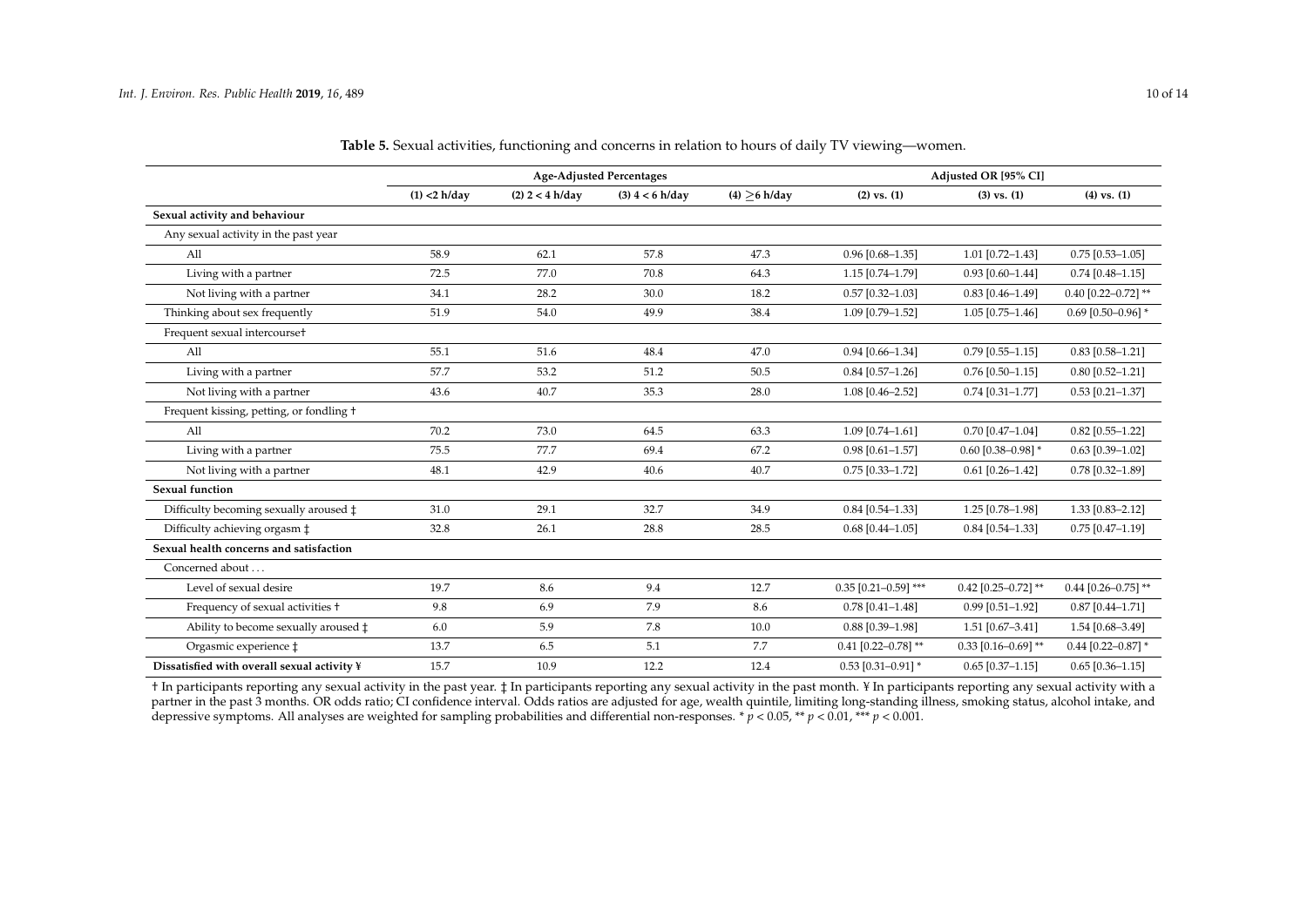## **4. Discussion**

In this large representative sample of older English adults, men and women who participated in physical activity at least once a week were significantly more likely to report any sexual activity in the last year and were less likely to report sexual problems. It is likely that those older adults who are physically active have better physical function and higher levels of self-efficacy for performing physical tasks than those who are inactive [\[20\]](#page-12-3), which may lead to increased frequency of sexual activity; however, this hypothesis remains untested and future research is required. Effects of physical activity on energy expenditure mean active individuals are also likely to have a lower body mass index, which has been shown to be associated with more frequent sexual activity in this age group [\[39\]](#page-13-3). The finding that those who are physically active have fewer sexual problems is consistent with previous research linking physical activity to better sexual functioning [\[40,](#page-13-4)[41\]](#page-13-5). Differences may be due to active individuals having better cardiovascular health, and vascular function, and fewer metabolic disturbances compared with those who are inactive, at least in the case of erectile dysfunction [\[21](#page-12-4)[,42\]](#page-13-6), and likely contribute to greater sexual activity in older adults.

Interestingly, despite reporting higher rates of sexual activity and fewer problems with sexual functioning, those who were physically active were more likely to report concerns about their sex lives. Specifically, physically active men were concerned about the frequency of their sexual activity. It may be that men who participate in high levels of physical activity have a higher "sex drive" than those who take part in low levels. Therefore, those with high levels of activity are likely to be less satisfied with the same frequency of sex when compared to those with low levels. However, it should be noted that this hypothesis remains untested. Women were most concerned about their level of sexual desire (although the direction of concern, i.e., too high or too low, was not specified). This finding is likely owing to a higher prevalence of sexual activity in the physically active group compared to those who are inactive. Those who are inactive are less likely to be sexually active and thus less likely to have concerns about their sexual desire.

Few differences were found between high and low levels of TV viewing and sexual outcomes, suggesting that an increase in physical activity needs to be adopted rather than a reduction in TV viewing time. Indeed, the present study found that in women watching high amounts of TV were less dissatisfied with their sexual activity. It may be that TV viewing with a partner provides a setting for intimacy.

As people age, levels of physical activity tend to decline. A previous study in the ELSA cohort observed low levels of physical activity among older adults and an overall trend for increasing levels of inactivity and a reduction in vigorous activity with age [\[43\]](#page-13-7). It is likely that low and declining physical activity levels in the older population contribute, at least in part, to the established age-related decline in sexual activity [\[17\]](#page-12-0) and increase in sexual problems [\[18\]](#page-12-1). Interventions are needed to promote physical activity in older adults. Such an intervention may aim to promote such activities of a moderate intensity that do not necessarily require high levels of functional fitness (e.g., brisk walking); such interventions may yield long-lasting effects.

This is the first study to investigate the relationship between levels of physical activity, TV viewing time and sexual activity, problems, and concerns. The strengths of the study include the large representative sample of older English adults, and adjustment for a range of sociodemographic and health-related confounders. However, the findings must be interpreted considering the limitations of the study. The cross-sectional study design precludes causal inferences from being made. It is therefore not known whether being physically active leads to greater sexual activity and fewer sexual problems or vice versa, although it seems less plausible that sexual activity is driving physical activity. A further limitation is the self-reported measure of physical activity used in the present study. Participants may over report physical activity in fear of being judged. However, the self-reported physical activity variable has previously been shown to be moderately correlated with objectively assessed hours per day of moderate-vigorous intensity activity (Spearman's  $r = 0.21$ ,  $p = 0.020$ ) [\[44\]](#page-13-8).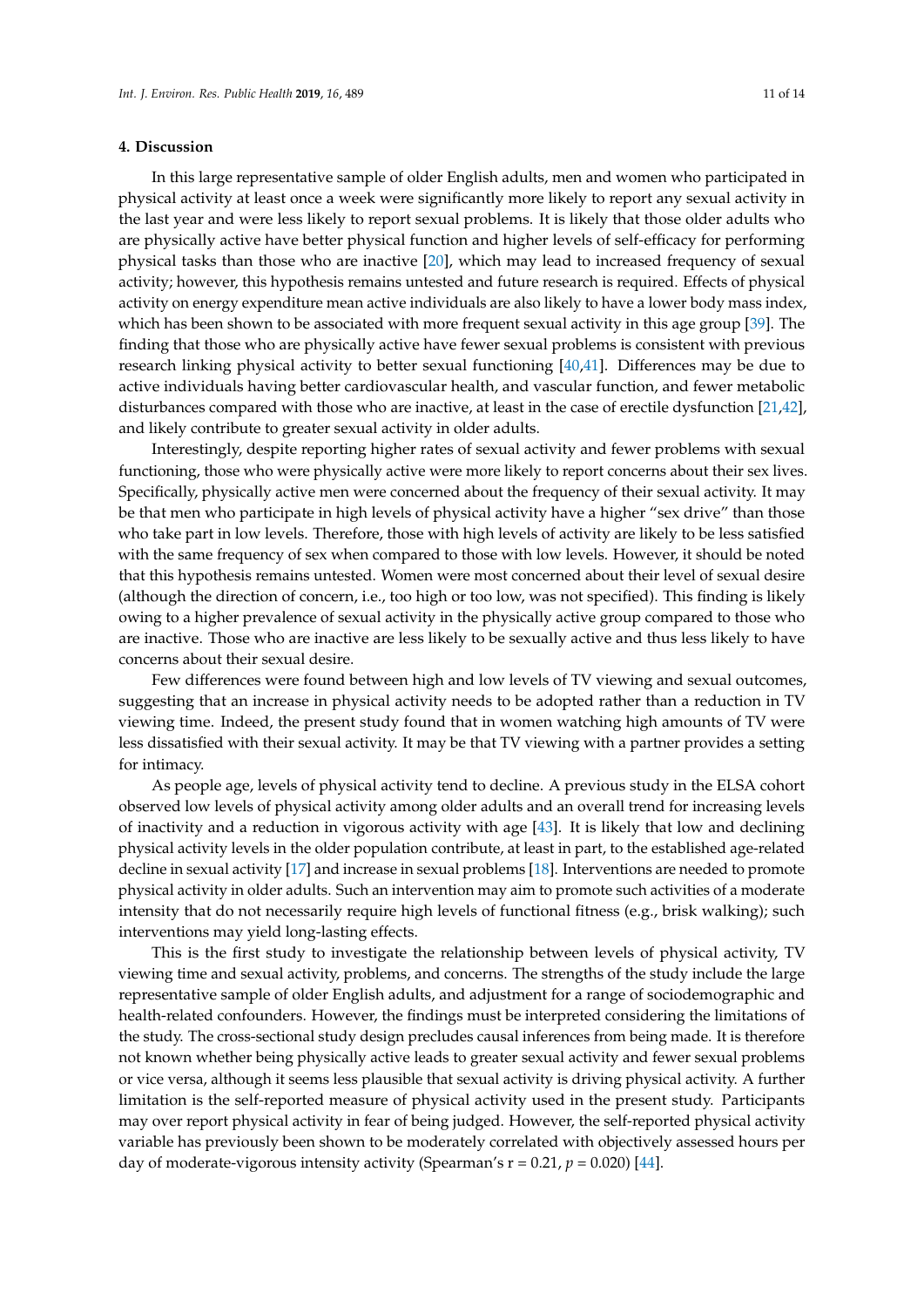#### **5. Conclusions**

In conclusion, findings from the present study suggest for the first time that participating in physical activity during later life may facilitate a more active and less troublesome sexual activities. Accordingly, they provide support for the promotion of physical activity in older adults to improve sexual activity. In addition, with growing evidence indicating that sexual activity may protect against a range of mental and physical health problems, these findings point to a novel pathway through which physical activity may promote health and wellbeing in older age.

**Author Contributions:** Conceptualization, L.S., L.Y. and S.E.J.; Methodology, L.S. and S.E.J.; Formal Analysis, S.E.J.; Writing—Original Draft Preparation, L.S., S.E.J.; Writing—Review and Editing, I.G., N.V., A.K, L.Y., S.E.J.; L.S., I.G., N.V., A.K., L.Y. and S.E.J. read and approved the final version of the manuscript before submission.

**Conflicts of Interest:** The authors declare no conflict of interest.

## **References**

- <span id="page-11-0"></span>1. Brody, S. The relative health benefits of different sexual activities. *J. Sex. Med.* **2010**, *7*, 1336–1361. [\[CrossRef\]](http://dx.doi.org/10.1111/j.1743-6109.2009.01677.x) [\[PubMed\]](http://www.ncbi.nlm.nih.gov/pubmed/20088868)
- <span id="page-11-1"></span>2. Flynn, T.-J.; Gow, A.J. Examining associations between sexual behaviours and quality of life in older adults. *Age Ageing* **2015**, *44*, 823–828. [\[CrossRef\]](http://dx.doi.org/10.1093/ageing/afv083) [\[PubMed\]](http://www.ncbi.nlm.nih.gov/pubmed/26178206)
- <span id="page-11-2"></span>3. Brody, S.; Costa, R.M. Satisfaction (sexual, life, relationship, and mental health) is associated directly with penile-vaginal intercourse, but inversely with other sexual behavior frequencies. *J. Sex. Med.* **2009**, *6*, 1947–1954. [\[CrossRef\]](http://dx.doi.org/10.1111/j.1743-6109.2009.01303.x)
- <span id="page-11-3"></span>4. Brody, S.; Preut, R. Vaginal intercourse frequency and heart rate variability. *J. Sex. Marital. Ther.* **2003**, *29*, 371–380. [\[CrossRef\]](http://dx.doi.org/10.1080/00926230390224747) [\[PubMed\]](http://www.ncbi.nlm.nih.gov/pubmed/14504008)
- <span id="page-11-4"></span>5. Lê, M.G.; Bachelot, A.; Hill, C. Characteristics of reproductive life and risk of breast cancer in a case-control study of young nulliparous women. *J. Clin. Epidemiol.* **1989**, *42*, 1227–1233. [\[CrossRef\]](http://dx.doi.org/10.1016/0895-4356(89)90121-2)
- <span id="page-11-5"></span>6. Bosland, M.C. The etiopathogenesis of prostatic cancer with special reference to environmental factors. *Adv. Cancer Res.* **1988**, *51*, 1–106. [\[PubMed\]](http://www.ncbi.nlm.nih.gov/pubmed/3066144)
- <span id="page-11-6"></span>7. Ebrahim, S.; May, M.; Ben Shlomo, Y.; McCarron, P.; Frankel, S.; Yarnell, J.; Davey Smith, G. Sexual intercourse and risk of ischaemic stroke and coronary heart disease: The Caerphilly study. *J. Epidemiol. Community Health* **2002**, *56*, 99–102. [\[CrossRef\]](http://dx.doi.org/10.1136/jech.56.2.99)
- <span id="page-11-7"></span>8. Palmore, E.B. Predictors of the Longevity Difference: A 25-Year Follow-Up. *Gerontologist* **1982**, *22*, 513–518. [\[CrossRef\]](http://dx.doi.org/10.1093/geront/22.6.513)
- <span id="page-11-8"></span>9. Katsiki, N.; Wierzbicki, A.S.; Mikhailidis, D.P. Erectile dysfunction and coronary heart disease. *Curr. Opin. Cardiol.* **2015**, *30*, 416–421. [\[CrossRef\]](http://dx.doi.org/10.1097/HCO.0000000000000174)
- <span id="page-11-9"></span>10. Kouidrat, Y.; Pizzol, D.; Cosco, T.; Thompson, T.; Carnaghi, M.; Bertoldo, A.; Solmi, M.; Stubbs, B.; Veronese, N. High prevalence of erectile dysfunction in diabetes: A systematic review and meta-analysis of 145 studies. *Diabet. Med.* **2017**, *34*, 1185–1192. [\[CrossRef\]](http://dx.doi.org/10.1111/dme.13403)
- <span id="page-11-10"></span>11. Shabsigh, R.; Klein, L.T.; Seidman, S.; Kaplan, S.A.; Lehrhoff, B.J.; Ritter, J.S. Increased incidence of depressive symptoms in men with erectile dysfunction. *Urology* **1998**, *52*, 848–852. [\[CrossRef\]](http://dx.doi.org/10.1016/S0090-4295(98)00292-1)
- <span id="page-11-11"></span>12. Costa, R.M.; Brody, S. Sexual satisfaction, relationship satisfaction, and health are associated with greater frequency of penile-vaginal intercourse. *Arch. Sex. Behav.* **2012**, *41*, 9–10. [\[CrossRef\]](http://dx.doi.org/10.1007/s10508-011-9847-9) [\[PubMed\]](http://www.ncbi.nlm.nih.gov/pubmed/21879428)
- <span id="page-11-12"></span>13. Dhingra, R.; Vasan, R.S. Age as a Cardiovascular Risk Factor. *Med. Clin. North. Am.* **2012**, *96*, 87–91. [\[CrossRef\]](http://dx.doi.org/10.1016/j.mcna.2011.11.003) [\[PubMed\]](http://www.ncbi.nlm.nih.gov/pubmed/22391253)
- <span id="page-11-13"></span>14. World Health Organization. Risks to Mental Health: An Overview of Vulnerabilities and Risk Factors. Available online: [http://www.who.int/mental\\_health/mhgap/risks\\_to\\_mental\\_health\\_EN\\_27\\_08\\_12.pdf](http://www.who.int/mental_health/mhgap/risks_to_mental_health_EN_27_08_12.pdf) (accessed on 14 August 2018).
- <span id="page-11-14"></span>15. Nicolosi, A.; Moreira, E.D.; Villa, M.; Glasser, D.B. A population study of the association between sexual function, sexual satisfaction and depressive symptoms in men. *J. Affect. Disord.* **2004**, *82*, 235–243. [\[CrossRef\]](http://dx.doi.org/10.1016/j.jad.2003.12.008) [\[PubMed\]](http://www.ncbi.nlm.nih.gov/pubmed/15488252)
- <span id="page-11-15"></span>16. Araujo, A.B.; Durante, R.; Feldman, H.A.; Goldstein, I.; McKinlay, J.B. The relationship between depressive symptoms and male erectile dysfunction: Cross-sectional results from the Massachusetts Male Aging Study. *Physhos. Med.* **1998**, *60*, 458–465. [\[CrossRef\]](http://dx.doi.org/10.1097/00006842-199807000-00011)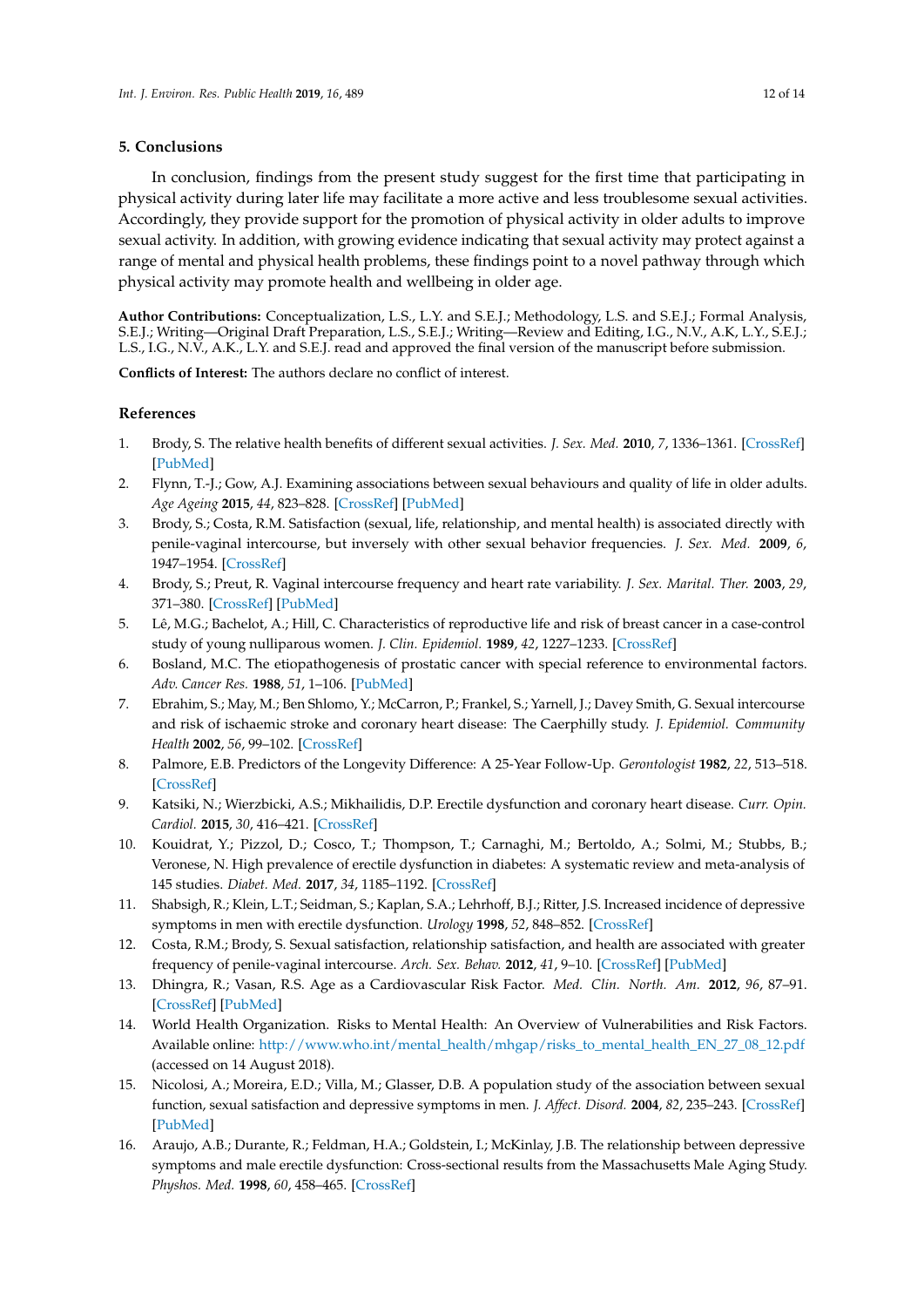- <span id="page-12-0"></span>17. Lindau, S.T.; Schumm, L.P.; Laumann, E.O.; Levinson, W.; O'Muircheartaigh, C.A.; Waite, L.J. A Study of Sexuality and Health among Older Adults in the United States. *N. Engl. J. Med.* **2007**, *357*, 762–774. [\[CrossRef\]](http://dx.doi.org/10.1056/NEJMoa067423) [\[PubMed\]](http://www.ncbi.nlm.nih.gov/pubmed/17715410)
- <span id="page-12-1"></span>18. Ferrini, M.G.; Gonzalez-Cadavid, N.F.; Rajfer, J. Aging related erectile dysfunction—Potential mechanism to halt or delay its onset. *Transl. Androl. Urol.* **2017**, *6*, 20–27. [\[CrossRef\]](http://dx.doi.org/10.21037/tau.2016.11.18) [\[PubMed\]](http://www.ncbi.nlm.nih.gov/pubmed/28217447)
- <span id="page-12-2"></span>19. Smith, L.; Yang, L.; Veronese, N.; Soysal, P.; Stubbs, B.; Jackson, S.E. Sexual Activity is Associated with Greater Enjoyment of Life in Older Adults. *Sex. Med.* **2018**. [\[CrossRef\]](http://dx.doi.org/10.1016/j.esxm.2018.11.001)
- <span id="page-12-3"></span>20. Rejeski, W.J.; King, A.C.; Katula, J.A.; Kritchevsky, S.; Miller, M.E.; Walkup, M.P.; Glynn, N.W.; Pahor, M.; LIFE Investigators. Physical Activity in Prefrail Older Adults: Confidence and Satisfaction Related to Physical Function. *J. Gerontol. B Psychol. Sci. Soc. Sci.* **2008**, *63*, 19–26. [\[CrossRef\]](http://dx.doi.org/10.1093/geronb/63.1.P19)
- <span id="page-12-4"></span>21. Silva, A.B.; Sousa, N.; Azevedo, L.F.; Martins, C. Physical activity and exercise for erectile dysfunction: Systematic review and meta-analysis. *Br. J. Sports Med.* **2016**, *51*, 1419–1424. [\[CrossRef\]](http://dx.doi.org/10.1136/bjsports-2016-096418)
- <span id="page-12-5"></span>22. Tremblay, M.S.; Aubert, S.; Barnes, J.D.; Saunders, T.J.; Carson, V.; Latimer-Cheung, A.E.; Chastin, S.F.M.; Altenburg, T.M.; Chinapaw, M.J.M.; SBRN Terminology Consensus Project Participants. Sedentary Behavior Research Network (SBRN)—Terminology Consensus Project process and outcome. *Int. J. Behav. Nutr. Phys. Act.* **2017**, *14*, 75. [\[CrossRef\]](http://dx.doi.org/10.1186/s12966-017-0525-8)
- <span id="page-12-6"></span>23. Patterson, R.; McNamara, E.; Tainio, M.; de Sá, T.H.; Smith, A.D.; Sharp, S.J.; Edwards, P.; Woodcock, J.; Brage, S.; Wijndaele, K. Sedentary behaviour and risk of all-cause, cardiovascular and cancer mortality, and incident type 2 diabetes: A systematic review and dose response meta-analysis. *Eur. J. Epidemiol.* **2018**, *33*, 811–829. [\[CrossRef\]](http://dx.doi.org/10.1007/s10654-018-0380-1) [\[PubMed\]](http://www.ncbi.nlm.nih.gov/pubmed/29589226)
- 24. Hamer, M.; Coombs, N.; Stamatakis, E. Associations between objectively assessed and self-reported sedentary time with mental health in adults: An analysis of data from the Health Survey for England. *BMJ Open* **2014**, *4*, e004580. [\[CrossRef\]](http://dx.doi.org/10.1136/bmjopen-2013-004580) [\[PubMed\]](http://www.ncbi.nlm.nih.gov/pubmed/24650807)
- <span id="page-12-7"></span>25. Chu, A.H.Y.; van Dam, R.M.; Biddle, S.J.H.; Tan, C.S.; Koh, D.; Müller-Riemenschneider, F. Self-reported domain-specific and accelerometer-based physical activity and sedentary behaviour in relation to psychological distress among an urban Asian population. *Int. J. Behav. Nutr. Phys. Act.* **2018**, *15*, 36. [\[CrossRef\]](http://dx.doi.org/10.1186/s12966-018-0669-1)
- <span id="page-12-8"></span>26. Hamer, M.; Smith, L. Response: Influence of sleep disorders on television viewing time, diabetes and obesity. *Diabet. Med.* **2015**, *32*, 142–143. [\[CrossRef\]](http://dx.doi.org/10.1111/dme.12609) [\[PubMed\]](http://www.ncbi.nlm.nih.gov/pubmed/25307739)
- 27. Smith, L.; Fisher, A.; Hamer, M. Television viewing time and risk of incident obesity and central obesity: The English longitudinal study of ageing. *BMC Obesity* **2015**, *2*, 12. [\[CrossRef\]](http://dx.doi.org/10.1186/s40608-015-0042-8) [\[PubMed\]](http://www.ncbi.nlm.nih.gov/pubmed/26217527)
- 28. Smith, L.; Hamer, M. Television viewing time and risk of incident diabetes mellitus: The English Longitudinal Study of Ageing. *Diabet. Med.* **2014**, *31*, 1572–1576. [\[CrossRef\]](http://dx.doi.org/10.1111/dme.12544)
- <span id="page-12-9"></span>29. Garcia-Esquinas, E.; Andrade, E.; Martinez-Gomez, D.; Caballero, F.F.; Lopez-Garcia, E.; Rodriguez-Artalejo, F. Television viewing time as a risk factor for frailty and functional limitations in older adults: Results from 2 European prospective cohorts. *Int. J. Behav. Nutr. Phys. Act.* **2017**, *14*, 54. [\[CrossRef\]](http://dx.doi.org/10.1186/s12966-017-0511-1) [\[PubMed\]](http://www.ncbi.nlm.nih.gov/pubmed/28446189)
- <span id="page-12-10"></span>30. Steptoe, A.; Breeze, E.; Banks, J.; Nazroo, J. Cohort profile: The English Longitudinal Study of Ageing. *Int. J. Epidemiol.* **2013**, *42*, 1640–1648. [\[CrossRef\]](http://dx.doi.org/10.1093/ije/dys168)
- <span id="page-12-11"></span>31. Demakakos, P.; Hamer, M.; Stamatakis, E.; Steptoe, A. Low-intensity physical activity is associated with reduced risk of incident type 2 diabetes in older adults: Evidence from the English Longitudinal Study of Ageing. *Diabetologia* **2010**, *53*, 1877–1885. [\[CrossRef\]](http://dx.doi.org/10.1007/s00125-010-1785-x)
- <span id="page-12-12"></span>32. Hamer, M.; Molloy, G.J.; de Oliveira, C.; Demakakos, P. Leisure time physical activity, risk of depressive symptoms, and inflammatory mediators: The English Longitudinal Study of Ageing. *Psychoneuroendocrinology* **2009**, *34*, 1050–1055. [\[CrossRef\]](http://dx.doi.org/10.1016/j.psyneuen.2009.02.004) [\[PubMed\]](http://www.ncbi.nlm.nih.gov/pubmed/19272716)
- <span id="page-12-13"></span>33. Hamer, M.; Stamatakis, E. Screen-Based Sedentary Behavior, Physical Activity, and Muscle Strength in the English Longitudinal Study of Ageing. *PLoS ONE* **2013**, *8*, e66222. [\[CrossRef\]](http://dx.doi.org/10.1371/journal.pone.0066222) [\[PubMed\]](http://www.ncbi.nlm.nih.gov/pubmed/23755302)
- <span id="page-12-14"></span>34. Lee, D.M.; Nazroo, J.; O'Connor, D.B.; Blake, M.; Pendleton, N. Sexual Health and Well-being Among Older Men and Women in England: Findings from the English Longitudinal Study of Ageing. *Arch. Sex. Behav.* **2016**, *45*, 133–144. [\[CrossRef\]](http://dx.doi.org/10.1007/s10508-014-0465-1) [\[PubMed\]](http://www.ncbi.nlm.nih.gov/pubmed/25624001)
- <span id="page-12-15"></span>35. Suzman, R. The National Social Life, Health, and Aging Project: An Introduction. *J. Gerontol. B Psychol. Sci. Soc. Sci.* **2009**, *64*, i5–i11. [\[CrossRef\]](http://dx.doi.org/10.1093/geronb/gbp078) [\[PubMed\]](http://www.ncbi.nlm.nih.gov/pubmed/19837963)